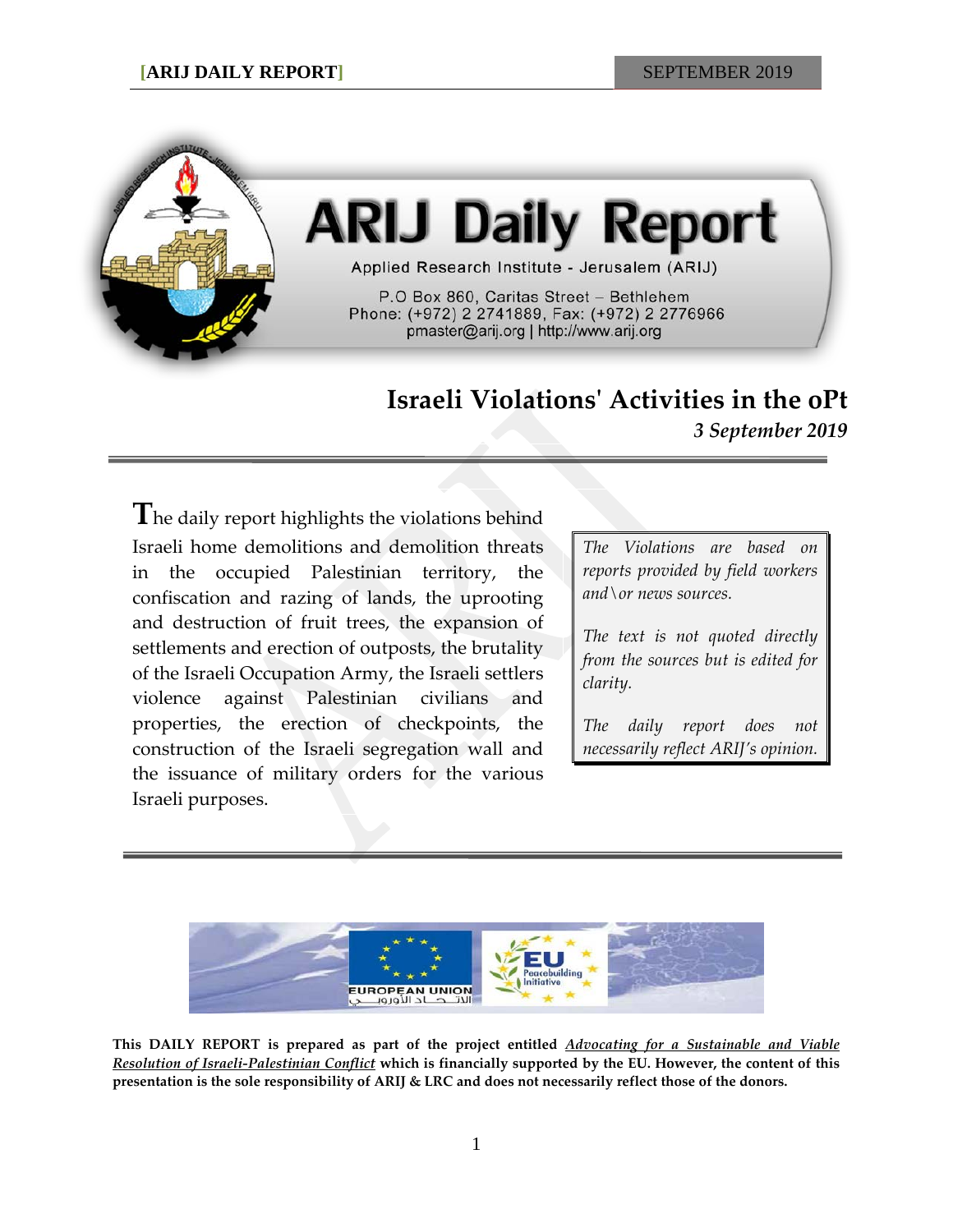## **Israeli Arrests**

• The Palestinian Prisoners Society (PPS) has reported that Israeli soldiers abducted, on Tuesday at dawn, at least twenty-four Palestinians, including children and political prisoners, from their homes, in several parts of the occupied West Bank. The soldiers conducted extensive invasions and violent searches of homes across the occupied West Bank, and interrogated many Palestinians while inspecting their ID cards. Furthermore, the soldiers installed many roadblocks across the West Bank, before stopping and searching cars, and interrogated dozens of Palestinians while inspecting their ID cards. Among the invaded homes are the property of a political prisoner, identified as Karmel Barghouthi, from Kobar village, north of Ramallah, and the homes of two former political prisoners, Nafeth Shawamra and Mohammad Abu Arqoub, from Doura town, south of Hebron. The soldiers also caused excessive damage to many invaded homes, especially in Hebron city, in southern West Bank, and Beit Ummar town, north of Hebron, where the soldiers smashed doors and furniture during the violent searches. Nine of the abducted residents, including former political prisoners, in addition to a father and his son, are from Hebron governorate, in southern West Bank. The soldiers caused damage to many homes, including those owned by two political prisoners, identified as Nafeth Shawamra and Mohammad Abu Arqoub, from Doura town, south of Hebron. The abducted Palestinians have been identified as: Soheib Qfeisha, Hebron city. Mohammad Hussein Hreizat, Yatta – Hebron. Hussein Mohammad Hreizat, Yatta – Hebron. Jamil Jamal Nassar, Yatta – Hebron. Montaser Issa Shadeed, Doura – Hebron. Yousef Salem Qazzaz, Doura- Hebron. Wahid Hamdi Abu Mariya, 17, Beit Ummar – Hebron. Qais Mohammad Abu Mariya, 16, Beit Ummar – Hebron. Malek Ayesh Abu Mariya, 17, Beit Ummar – Hebron. Saif Salim Awlaad Issa, Hebron. Yousef Abdul-Rasoul Qazzaz, Hebron. Amro Husam Salhab, Hebron. Ehab Ziad Rajab, 18, Kafr al-Lubbad – Tulkarem. Jamail Jamal Ja'ar, 18, Kafr al-Lubbad – Tulkarem. Yazan Taiseer Abdul-Dayim, 21. Anabta – Tulkarem. Binan Montaser Abu Daqer, 22, Anabta – Tulkarem. Mohammad Saif Abu Asal, 19, Anabta – Tulkarem. Zaher Amer Barakat, 27, Anabta – Tulkarem. Hussein Taiseer Abu Rayya, 23, Anabta – Tulkarem. Jamil Jamal Ja'ar, 18, Allar –